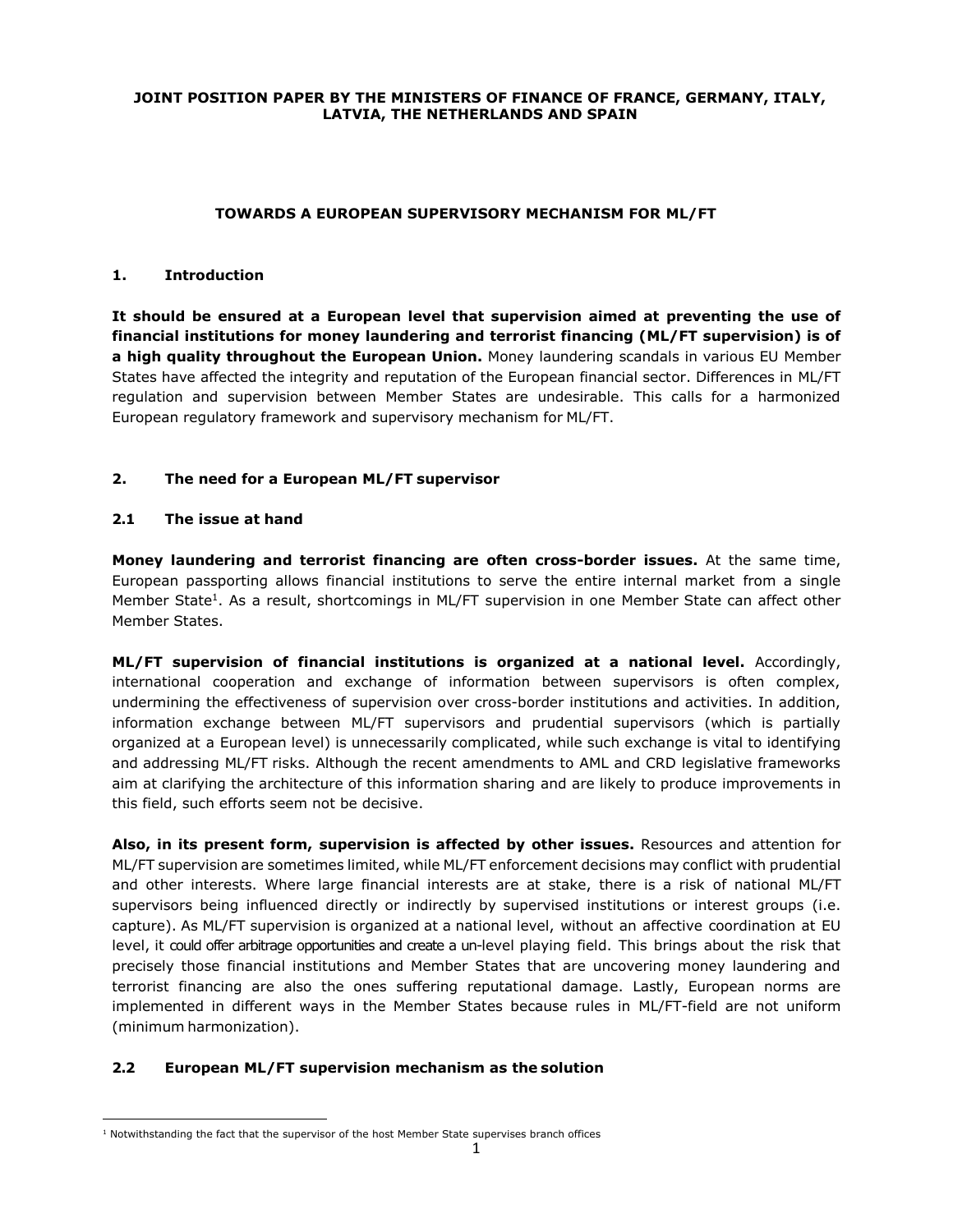**Organizing an ML/FT supervision function at a European level enables a consistent and effective approach to addressing the problems described above.** Firstly, it enables a better exchange of information between supervisors, making it easier to exercise adequate supervision on cross-border institutions and activities. Secondly, investing in supervisory resources at the EU level will ML/FT help those member states to improve their knowledge and expertise, with resources being deployed where ML/FT risks are most significant. Thirdly, supervisory independence will be strengthened as a further layer of supervision will be placed at a greater distance from local institutions and interest groups. Lastly, a European ML/FT supervision layer with pooled human resources will help create a level playing field, as supervisory practices will be more uniform.

**This new supervision function should operate based on a set of harmonized, directly applicable rules.** A European supervisory function should only enter into force either simultaneously with an AML regulation or subsequent to such a regulation in order to ensure that any supervisory function of an EU body has a sound and enforceable legal basis. With regards to the financial sector, the core aspects of the provisions which are currently included in AML directives, should be converted to regulations in order to prevent any regulatory gap enabled by minimum harmonization directives. Thus, it should be guaranteed that national obligations with regards to, for instance, to customer due diligence and record keeping requirements are the same in every member state. Indeed, harmonization promotes uniformity in both the explanation of rules as in the execution of and supervision on those rules; harmonized rules and regulations reduce the risk of competence and interpretation disputes between (national) supervisors. By contrast, other subjects deeply embedded in the national frameworks should remain regulated by a directive.

## **3. Desired design of supervision**

## **3.1 Scope**

 $\overline{a}$ 

**The European ML/FT supervision mechanism should cover the entire internal market and all**  *financial sector operators<sup>2</sup>***.** The European regulatory framework for these institutions has to a large extent already been harmonized. There is emerging consensus that further harmonization also in ML/FT requirements at least for this sector will be an important priority. Moreover, *financial sector operators* typically engage in many cross-border activities and fulfil an important gatekeeper role in terms of money laundering and terrorist financing. Entities outside this scope will remain solely subject to national ML/FT supervision, such as civil-law notaries and trust or company service providers (TCSPs). With a view to the gatekeeper role of the financial sector, the European ML/FT supervision mechanism may over the years develop into a knowledge hub that also can provide important input for ML/FT mechanisms in other sectors.

## **3.2 A European ML/FT supervisory mechanism, featuring a European central supervisor cooperating with national supervisory authorities**

**The European ML/FT supervisory mechanism should be arranged on the basis of a system with national ML/FT supervisors complemented with a European supervisor However, the European supervisor would be** *primus inter pares* **with its own instruments for intervention and the authority to act in cases where the deficiencies of the national supervisors became apparent.** 

<sup>&</sup>lt;sup>2</sup> Financial sector operators are all financial institutions under the scope of the regulations governing the formation of the European supervisory authorities (ESAs) and the anti-money laundering directive, and which were recently brought under the EBA's ML/FT mandate. The ESAs are the European Banking Authority (EBA), the European Insurance and Occupational Pensions Authority (EIOPA) and the European Securities and Markets Authority (ESMA).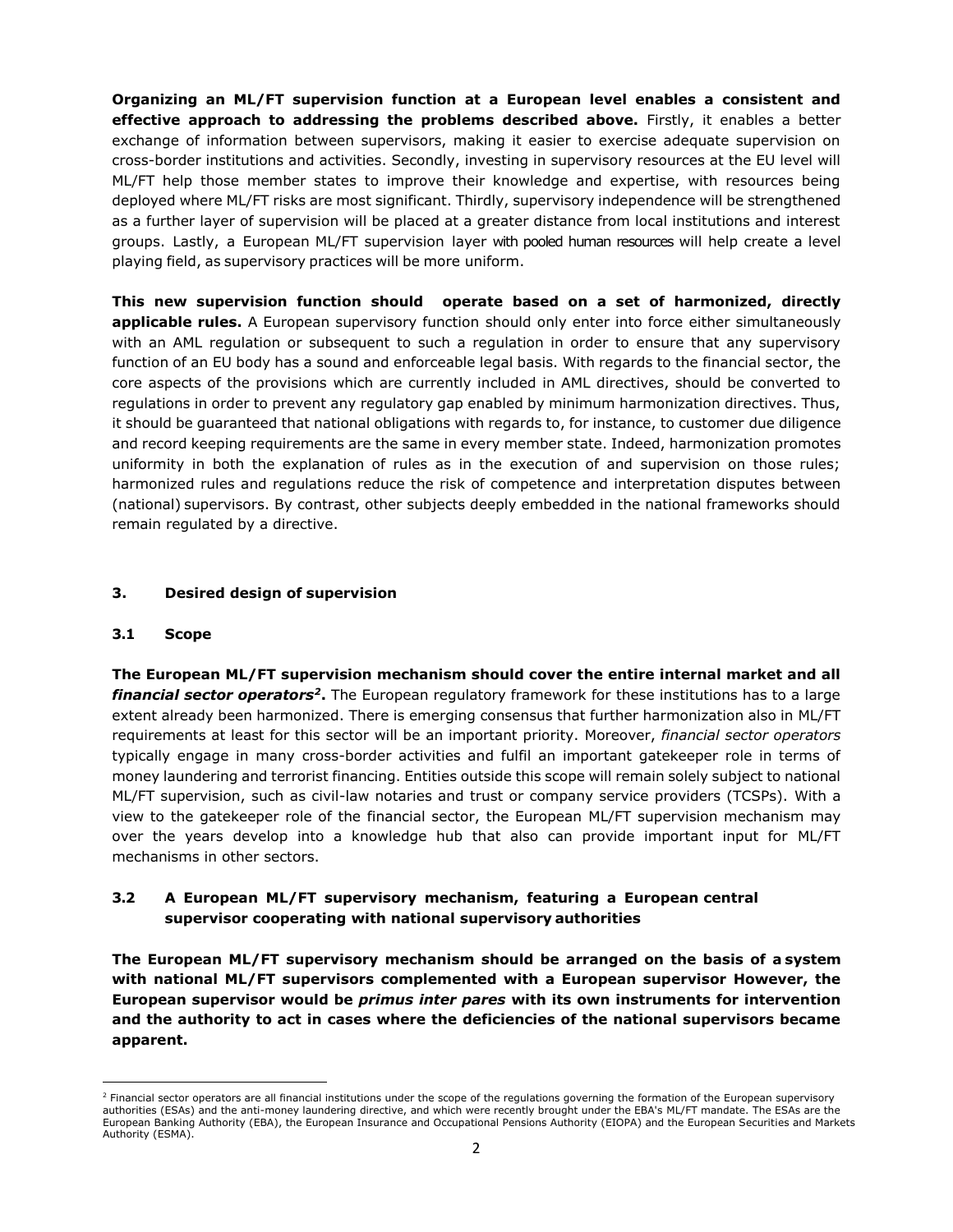**Establishing a central supervisor that can supersede national supervisors and can independently conduct supervision is necessary to ensure consistent and effective European ML/FT supervision.** In order to conduct effective supervision and monitor the supervision by participating national ML/FT supervisors, the central European supervisor must have accurate and up to date information on the ML/FT risks in the common market, each member states and the f financial institution active in these markets. It should also have a good knowledge of the activity led by the national ML/FT supervisor (such as inspections programs, risk mapping of obliged entities, list of imposed sanctions). It must furthermore have sufficient inspectors fully available with expertise in their field. With such provisions, this European supervisor should be able to conduct its supervisory tasks in an independent and autonomous manner, coordinating with the national supervisors. In accordance with a risk-based approach, the European supervisor, having performed a thorough risk assessment in cooperation with the national supervisors, would concentrate its direct supervision, resources and efforts on the riskiest institutions as well as on the member states and areas where national supervision is apparently insufficient or inappropriate. The central European supervisor should be financed inside the MFF ceilings.

**National ML/FT supervisors would also remain an essential relay with other national authorities.** Combating money laundering and terrorist financing requires close cooperation with authorities that are organized at the national level, such as law enforcement authorities, financial intelligence units (FIUs) and supervisors for non-financial institutions. The European ML/FT supervisor must be able to share relevant information with national law enforcement authorities if there are indications of criminal offences.

## **3.3 Division of tasks between the European central supervisor and national ML/FT supervisors**

**The EU central supervisor should be mainly focused on high risk financial institutions or where the national supervision has been apparently insufficient or inappropriate. The EU central supervisor should be informed on the national authorities' inspection program and could decide, where appropriate, to participate in these inspections along with national supervisors.** The European central supervisor should be able, where high risks are apparent and national supervision is otherwise apparently insufficient or inappropriate to directly supervise financial institutions. The European supervisor should monitor the quality of supervision by national ML/FT supervisors in order to timely identify high risks or insufficient or inappropriate supervision. The central European supervisor should work on a risk-based approach, taking into account cross-border aspects among other things. Where the EU central supervisor identifies high risks and material supervisory deficiencies, supervision of institutions will be performed by Joint supervisory teams (JSTs) comprising both staff from the central supervisor as well as staff from national ML/FT supervisors. Where necessary (because national supervisory action proves to be insufficient or inappropriate to properly address risks and deficiencies) and after informing the national supervisor, the central European supervisor should have the power to direct specific instructions to national authorities in respect of individual institutions, and ultimately, to bring such individual institutions under its direct supervision. National competent authorities should be able in any case to request the intervention of the EU supervisor.

**Inspection programs should be designed with regard to the ML/FT risk profile of each financial sector operator on the basis of objective criteria.** Relevant criteria, as a starting point, for establishing the risk profile could emanate from two sources of information. Firstly, the European supervisor would rely both on the inspection programs and risk mappings of national supervisors which would be communicated to the central European supervisor as well as on a the qualitative opinion on the reliability of national supervision taken from results of peer reviews (currently released by the EBA). Secondly, further possible objective criteria for the design of inspection programs should be explored